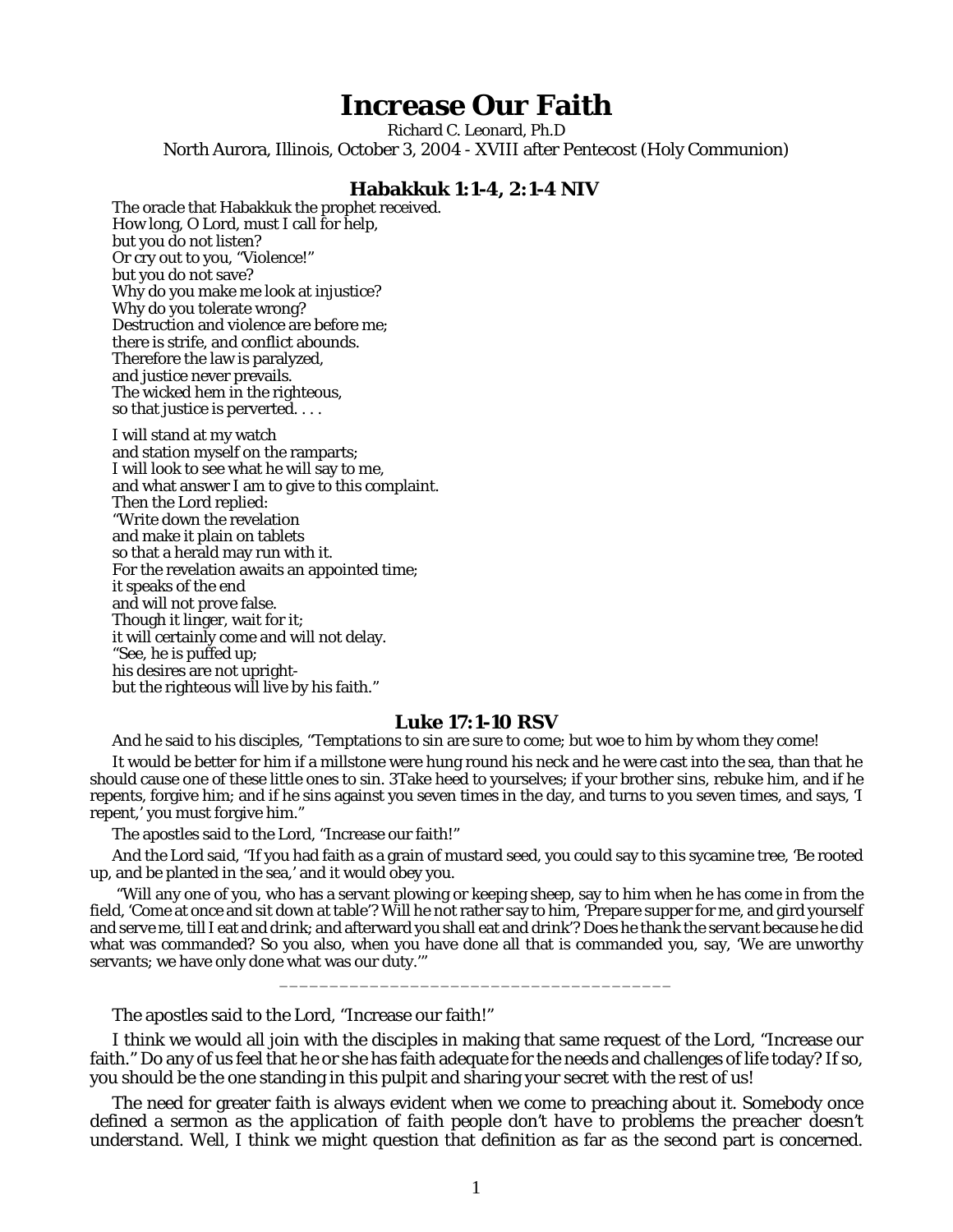Preachers and problems are no strangers to each other. Whether it's difficult relationships, financial struggles, self-doubt, troublesome habits and behavior patterns, health issues, disillusionment with the way our culture is going, or whatever, the preacher sees his share of problems as you well know. But the first part of the definition might hold true — "the application of faith people don't have." And it's not the people of the congregation only who would plead for more faith, but the preacher too. I've heard it said that some guys become ministers because they know that, if they didn't, they might not even attend church — such is our struggle with the question of faith.

The Scripture lessons for today from Habakkuk and Luke are those assigned for the eighteenth Sunday after Pentecost, and both of these passages are concerned with faith. Let's look first at our passage from Habakkuk.

When was the last time you heard a sermon based on the Book of Habakkuk? We don't get around to him very often, but he was a prophet with something to say on this question of faith. And the reason he had something to say about it was that he had his own struggles, just like you and I. This prophet lived during a time of great turmoil and uncertainty in the history of his people. Just when that time was, is hard to determine from the evidence in the book. It could have been the last decades of the kingdom of Judah, around 600 BC, as the Assyrians and then the Babylonians were closing in on the tiny nation and threatening its independence. Or possibly Habakkuk lived later, after the Babylonian exile, and was apprehensive about the advance of the ruthless armies of Alexander the Great. We don't know. All we know is that things weren't going well, both internationally and within Habakkuk's own environment.

So Habakkuk takes up the role of the biblical prophet, acting as the spokesman of his people before the Lord, crying out for help amidst the problems of his day. "How long, O Lord, must I call for help, but you do not listen?" He isn't complaining about his *personal* situation, but is speaking for his people. There is violence and injustice all around him. Why does the Lord tolerate this situation, he wants to know. Why doesn't the Lord step in to save his people? But it's not just an outside threat that has Habakkuk agitated. It looks like the Judeans have forgotten their own God-given principles, that Law of Moses that governs human relationships in a just society. "Therefore the law is paralyzed," Habakkuk complains, "and justice never prevails. The wicked hem in the righteous, so that justice is perverted."

I wonder if any of this sounds familiar to us, in a day of terrorist threats from outside our borders and attacks on Christian standards from within our own culture. If a preacher is supposed to help people apply their faith to their problems, Habakkuk was well aware of the problems. But he does seem to have an issue regarding his faith — his trust in the Lord to see his people through their difficulties. It didn't seem like the Lord was ready to intervene to save his beleaguered community. In fact, it took a word from the Lord to convince Habakkuk that faith would prevail in the end!

Habakkuk was so hungry for that word from the Lord that he compared himself to a watchman, standing guard on the walls of a city and scouting the night horizon for any sign of threatening activity. Watchmen were very important in the days before electric power made instant communication possible. There was no radar sweeping the skies for enemy bombers or missiles, no early warning system, no way to detect an approaching attack at some remote outpost and radio the city's defenders so they could prepare for it. Instead, somebody had to walk the city walls and keep a constant lookout for anything that looked suspicious. Habakkuk was eager to hear from the Lord, so he took his stand like a watchman, scouting the spiritual horizon for anything that would reveal the Lord's answer to his plea for help.

And the revelation came at last. "Then the Lord replied: 'Write down the revelation and make it plain on tablets so that a herald may run with it. For the revelation awaits an appointed time; it speaks of the end and will not prove false. Though it linger, wait for it; it will certainly come and will not delay. See, he is puffed up [that is, the wicked enemy]; his desires are not upright — but *the righteous will live by his faith.*"

"The righteous will live by his faith." In other words, those who are in a right relationship with the Lord will survive through difficult times by trusting in him. Righteousness, in the Bible, is not a quality we possess but a relationship we have with our Father. And faith is not a set of doctrines but an abiding trust that our Father will take care of us. Biblical faith is really a *family thing.* If we're in the family, we know that we'll be okay in the end. Difficulties may come — they *will* come — but if we don't let them destroy that family love we have for God, that loyalty we have as members of his covenant, then in the end things *will work out*. And, if they don't work out the way we would like them to, we can still be faithful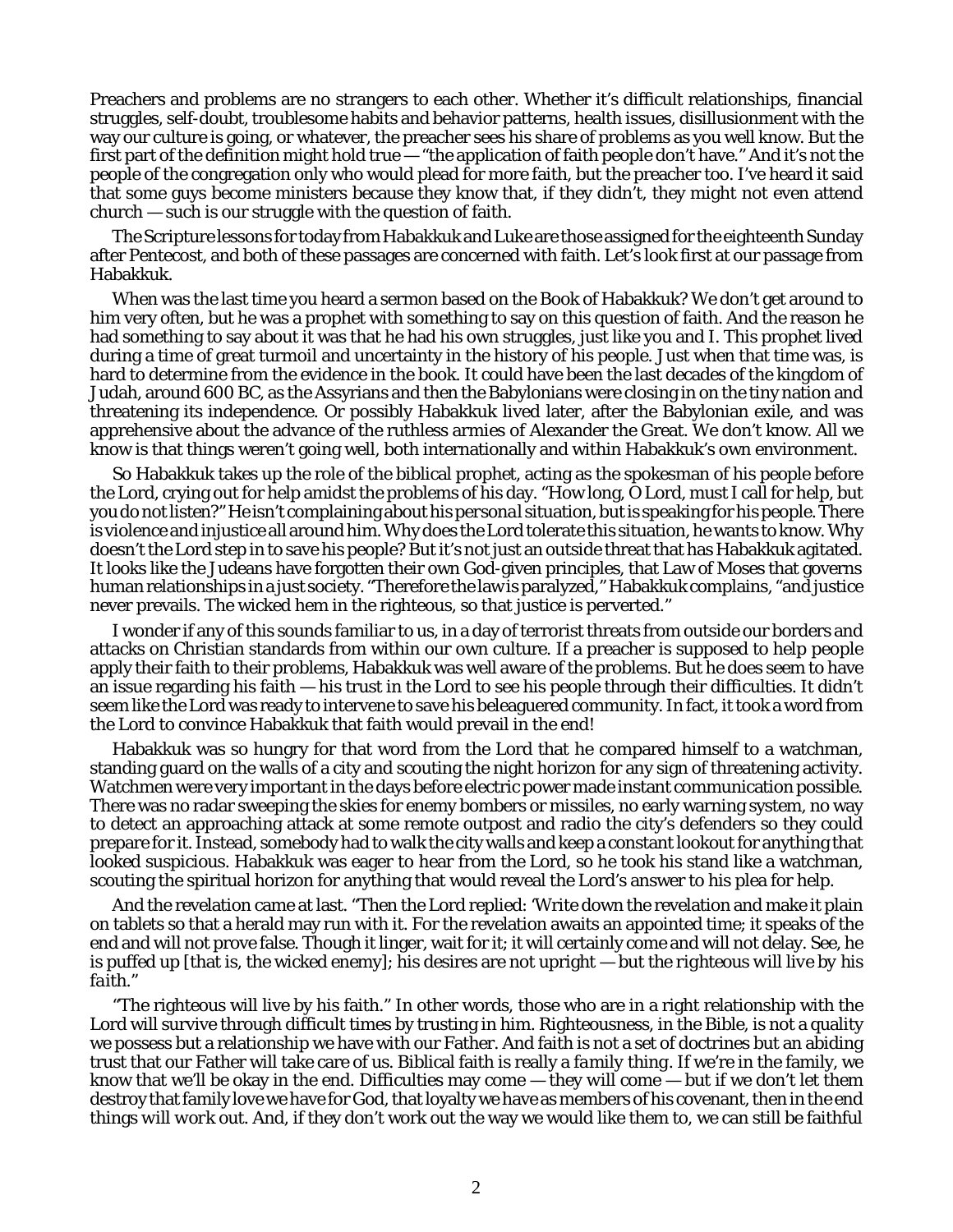members of God's people and praise him even through our problems. Listen to what Habakkuk has to say in chapter 3:

*I hear, and my body trembles, my lips quiver at the sound; rottenness enters into my bones, my steps totter beneath me. I will quietly wait for the day of trouble to come upon people who invade us. Though the fig tree do not blossom, nor fruit be on the vines, the produce of the olive fail and the fields yield no food, the flock be cut off from the fold and there be no herd in the stalls, yet I will rejoice in the Lord, I will joy in the God of my salvation. God, the Lord, is my strength; he makes my feet like hinds' feet, he makes me tread upon my high places.* (Habakkuk 3:16-19)

No, sometimes the fig tree doesn't blossom for us, sometimes our harvest basket comes back with nothing in it, sometimes the livestock pen is empty. You fill in the blanks for your own situation. But, says Habakkuk, I will still praise God; in fact, I will *dance with joy* before him, because he is still my God. For, as he says, "the Lord is in his holy temple; let all the earth keep silence before him" (Habakkuk 2:20). Things may go badly for me from time to time, but God is still God and he's still worthy of my praise.

Now Jesus' disciples didn't have a problem with faith because of violence, injustice, economic deprivation or other difficulties. To see what their problem was, and why they asked Jesus, "Increase our faith," we have to look at what Jesus had just said to them:

*And he said to his disciples, "Temptations to sin are sure to come; but woe to him by whom they come! It would be better for him if a millstone were hung round his neck and he were cast into the sea, than that he should cause one of these little ones to sin. Take heed to yourselves; if your brother sins, rebuke him, and if he repents, forgive him. And if he sins against you seven times in the day, and turns to you seven times, and says, 'I repent,' you must forgive him." (Luke 17:1-4)*

It was when Jesus said this that the apostles pled with him, "Increase our faith." You see, we're naturally programmed to defend ourselves and stick up for our own rights, to insist that offenses against us get punished. Now here's Jesus telling us, "If someone wrongs you, and then is sorry about it, you have to forgive him. You can't hold onto your resentment." To give up our anger, defensiveness and resentment takes *faith.*

Habakkuk's faith wavered because of things going on outside of himself: enemy invasion, violence and injustice in society, disregard for God's law. The disciples found their faith on shaky ground when they discovered they had to *change their own behavior*. Sometimes we can handle all kinds of external problems without a crisis of faith, but when it comes to becoming a different sort of person — that's where our faith runs into rocky terrain. The thing we hold onto the hardest is our identity, our sense of who we are and what kind of behavior is most comfortable and familiar to us. The biggest sacrifice we can make is to give up that self-image and be willing for the Lord to make us into something different, something better than what we are now. It's a scary thing to think of becoming a changed person; no wonder the disciples asked, "Increase our faith."

Some years ago a professor named Paul Vitz published a book called *Psychology as Religion: the Cult of Self-Worship.* That book opened my eyes, and over the decades I have seen the truth of Dr. Vitz's thesis writ large over our North American culture. For if our society has any official religion at all, it is indeed the religion of *self-worship.* Think of all the slogans you hear: "Have it your way . . . Be all you can be . . . Do your own thing . . . I gotta be *me*." This philosophy is truly the religion of most Americans, and its favorite anthem is the one sung by Frank Sinatra: "I did it *my way*." This is the worship of unholy trinity: Me, Myself and I.

This doctrine of the *imperial self* pervades our media, our schools, our courts. It lies at the heart of judicial decisions favoring abortion or euthanasia or homosexual "marriage," and there is no telling what degeneration and cruelty it will lead to if it isn't supplanted by another religion, a religion that says, "Don't try to *be yourself*, for the self you would be isn't very good, or very happy, or responsive to the needs of others. Instead, 'put on the Lord Jesus Christ, and make no provision for the flesh, to gratify its desires' (Romans 13:14) . . . "'Bear one another's burdens, and so fulfil the law of Christ'" (Galatians 6:2).

The disciples, like you and me, had to learn to get their focus off their own resentment and defensiveness and put their trust in the Lord. Faced with the need to change their behavior, they asked the right question: "Increase our faith." But what Jesus offered them was no easy panacea for what ailed them. In fact, he laid on his followers a further challenge. He said, in effect, the life of faith isn't a life of smug self-satisfaction in our status or achievement. It's a life of unselfish service, a life of giving without